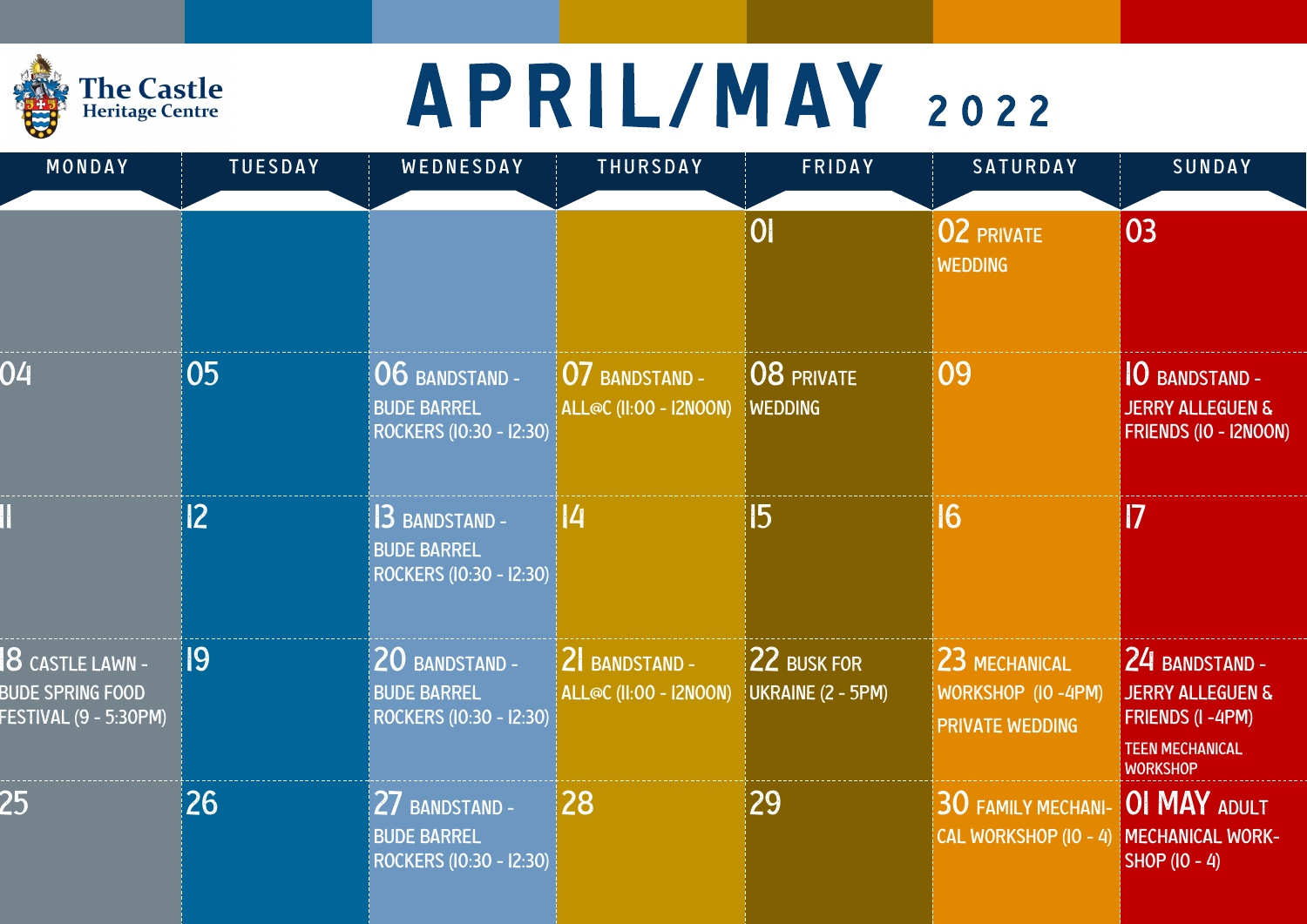

### MAY/JUNE 2022

| MONDAY                           | <b>TUESDAY</b>                    | WEDNESDAY                                                                               | THURSDAY                                                                                               | FRIDAY                                                                  | SATURDAY                                                               | SUNDAY                                                                                                                                            |
|----------------------------------|-----------------------------------|-----------------------------------------------------------------------------------------|--------------------------------------------------------------------------------------------------------|-------------------------------------------------------------------------|------------------------------------------------------------------------|---------------------------------------------------------------------------------------------------------------------------------------------------|
| 02 BUDE PRIMARY<br><b>SCHOOL</b> | 03 BUDE PRIMARY<br><b>SCHOOL</b>  | 04 BANDSTAND -<br><b>BUDE BARREL</b><br>ROCKERS (10:30 - 12:30)                         | <b>05 BANDSTAND -</b><br><b>ALL@C (II:00 - I2NOON)</b>                                                 | 06                                                                      | 07 PRIVATE<br><b>WEDDING</b>                                           | <b>08 BANDSTAND - JERRY</b><br><b>ALLEGUEN &amp; FRIENDS (II -</b><br>IPM)<br>MARK ROSSER (2 - 4)<br><b>TEEN ELECTRONIC WORK-</b><br>SHOP (10 -4) |
| 09                               | IO                                | <b>II BANDSTAND - BUDE</b><br><b>BARREL ROCKERS</b><br>$(10:30 - 12:30)$                | 2 BANDSTAND -<br><b>ALL@C (II:00 - I2NOON)</b><br><b>BANDSTAND - NAP</b><br>JAMMERS (7PM - IOPM)       | <b>3 BANDSTAND -</b><br>FRIGGIN RIGGIN (2:30 -<br>5PM)                  | 4 PRIVATE WEDDING                                                      | <b>15 FAMILY CODING</b><br>WORKSHOP (IO - 4)<br><b>BANDSTAND -</b><br>THINBLERIGG BAND (I:30 -<br>3:30PM)                                         |
| $6\overline{6}$                  | $\overline{7}$                    | <b>8 BUDE LITERARY</b><br><b>FOR BROCHURE</b>                                           | <b>9 BUDE LITERARY</b><br><b>FESTIVAL - SEE ONLINE   FESTIVAL - SEE ONLINE</b><br><b>FOR BROCHURE</b>  | 20 BUDE LITERARY<br><b>FESTIVAL - SEE ONLINE</b><br><b>FOR BROCHURE</b> | 2 BUDE LITERARY<br><b>FESTIVAL - SEE ONLINE</b><br><b>FOR BROCHURE</b> | 22 BUDE LITERARY<br><b>FESTIVAL - SEE ONLINE</b><br><b>FOR BROCHURE</b>                                                                           |
| 23                               | 24 PRIVATE WEDDING 25 BANDSTAND - | <b>BUDE BARREL</b><br>ROCKERS (10:30 - 12:30)                                           | 26 BANDSTAND -<br><b>ALL@C (II:00 - I2NOON)</b>                                                        | 27 BANDSTAND -<br>FRIGGIN RIGGIN (2:30 -<br>5PM)                        | 28 PRIVATE<br><b>WEDDING</b>                                           | 29 BANDSTAND-<br><b>JERRY ALLEGUEN &amp;</b><br>FRIENDS (IO - I2NOON)<br>THE SEAJAYS (2-6PM)<br><b>PRIVATE WEDDING</b>                            |
| 30                               | 3 <sub>l</sub>                    | <b>OI JUNE</b><br><b>BANDSTAND - BUDE</b><br><b>BARREL ROCKERS</b><br>$(10:30 - 12:30)$ | <b>02 CASTLE LAWN -</b><br><b>JUBILEE CELEBRATION</b><br>(IIAM - 6PM) SEE<br><b>ONLINE FOR DETAILS</b> | 03 BANDSTAND -<br>FIDDLEFIT (2PM)                                       | 04                                                                     | 05 BANDSTAND -<br><b>JERRY ALLEGUEN &amp;</b><br><b>FRIENDS (IPM)</b>                                                                             |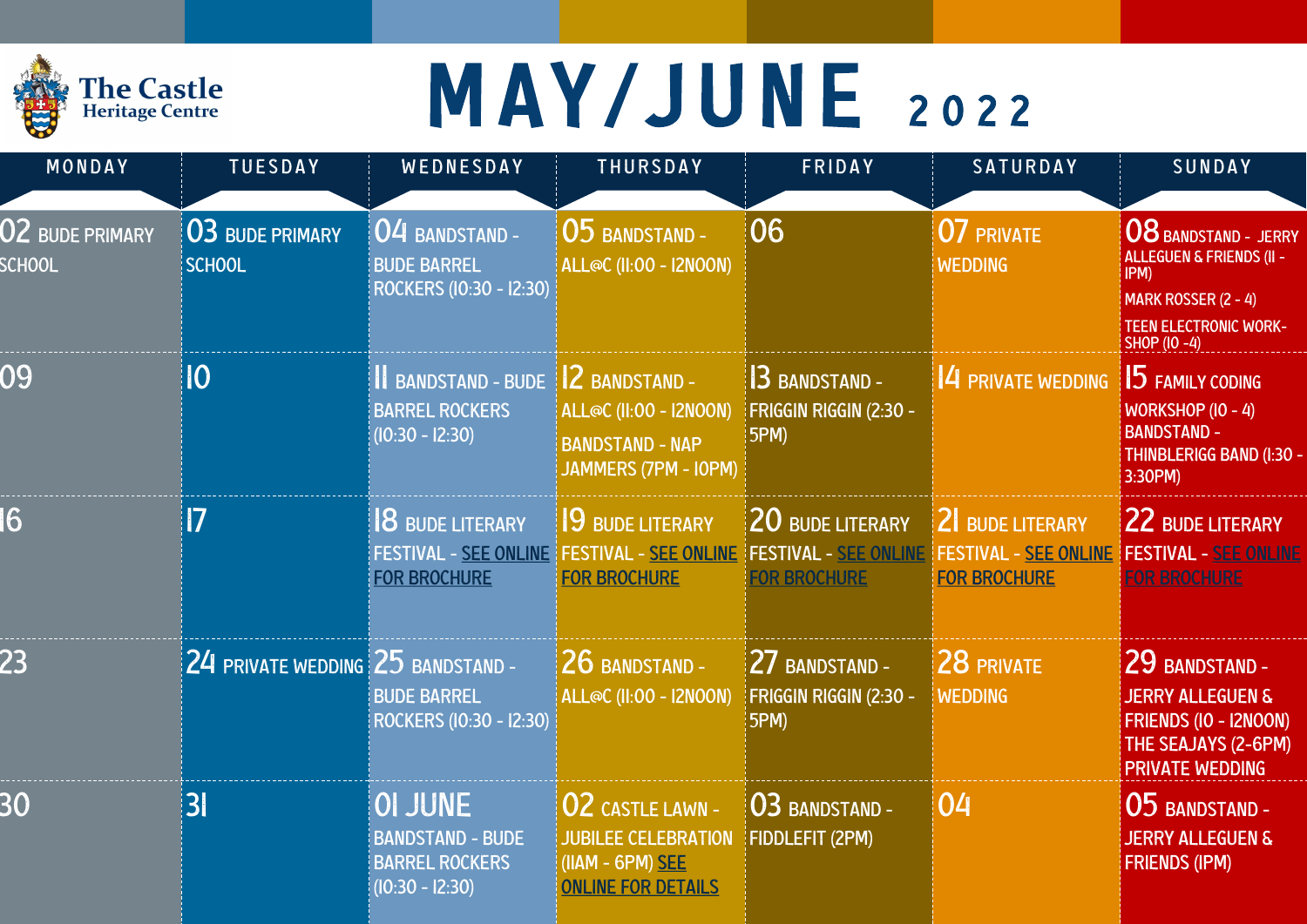|  | <b>The Castle</b><br><b>Heritage Centre</b> |
|--|---------------------------------------------|
|--|---------------------------------------------|

## JUNE/JULY 2022

| MONDAY                                                                                      | <b>TUESDAY</b>                                            | WEDNESDAY                                                                                 | THURSDAY                                                             | FRIDAY                                                      | <b>SATURDAY</b>                                                                                                       | SUNDAY                                                             |
|---------------------------------------------------------------------------------------------|-----------------------------------------------------------|-------------------------------------------------------------------------------------------|----------------------------------------------------------------------|-------------------------------------------------------------|-----------------------------------------------------------------------------------------------------------------------|--------------------------------------------------------------------|
| 06                                                                                          | 07 BANDSTAND -<br>TIGERBALM (7PM)                         | 08 BANDSTAND -<br><b>BUDE BARREL</b><br>ROCKERS (10:30 - 12:30)<br><b>PRIVATE WEDDING</b> | 09 BANDSTAND -<br><b>ALL@C (II:00 - I2NOON)</b>                      | 10                                                          | <b>II BANDSTAND BOXING</b><br><b>EVENT (IO - 8PM)</b>                                                                 | <b>2 BANDSTAND -</b><br><b>THIMBLERIGG BAND</b><br>$(l:30 - 3:30)$ |
| 3                                                                                           | 4 BANDSTAND -<br>ALL@C (II-I2NOON)<br>FIDDLEFIT (2 - 5PM) | 5 BANDSTAND -<br><b>BUDE BARREL</b><br>ROCKERS (10:30 - 12:30)<br><b>PRIVATE WEDDING</b>  | $6\overline{6}$                                                      | <b>7 TSUNAMI OCEAN</b><br><b>RUNNING TRAIL (ALL</b><br>DAY) | <b>8 TSUNAMI OCEAN</b><br><b>RUNNING TRAIL (ALL</b><br>DAY)                                                           | 19                                                                 |
| 20                                                                                          | 2 BANDSTAND -<br><b>TIGERBALM (7PM)</b>                   | 22 BANDSTAND -<br><b>BUDE BARREL</b><br>ROCKERS (10:30 - 12:30)                           | 23 BANDSTAND -<br>ALL@C (II-I2NOON)<br>FIGUREHEAD (I:30 -<br>2:30PM) | $24$ private wedding $25$ the castle -                      | <b>BUDE PRIDE FESTIVAL</b>                                                                                            | 26 THE CASTLE -<br><b>BUDE PRIDE FESTIVAL</b>                      |
| 27                                                                                          | 28                                                        | 29 BANDSTAND -<br><b>BUDE BARREL</b><br>ROCKERS (10:30 - 12:30)                           | <b>30 BANDSTAND</b><br>ALL@C (II-I2NOON)                             | <b>OI JULY PRIVATE</b><br><b>WEDDING</b>                    | 02 THE CASTLE - BUDE<br><b>CLIMATE PARTNERSHIP</b><br><b>FESTIVAL</b><br><b>FAMILY MECHANICAL</b><br>WORKSHOP (IO -4) | 03                                                                 |
| 04 BANDSTAND<br>DENSTONE COLLEGE<br><b>CHAMBER ORCHESTRA</b><br>S CHOIR TOUR (IPM -<br>5PM) | 05                                                        | 06 BANDSTAND -<br><b>BUDE BARREL</b><br>ROCKERS (10:30 - 12:30)                           | <b>07 BANDSTAND</b><br>ALL@C (II-I2NOON)                             | 08 BANDSTAND -<br>FRIGGIN RIGGIN (2:30 -<br><b>5PM)</b>     | 09 FAMILY FUN DAY                                                                                                     | 10 THE CASTLE -<br><b>CHARITY FUNDRAISER</b><br><b>DAY</b>         |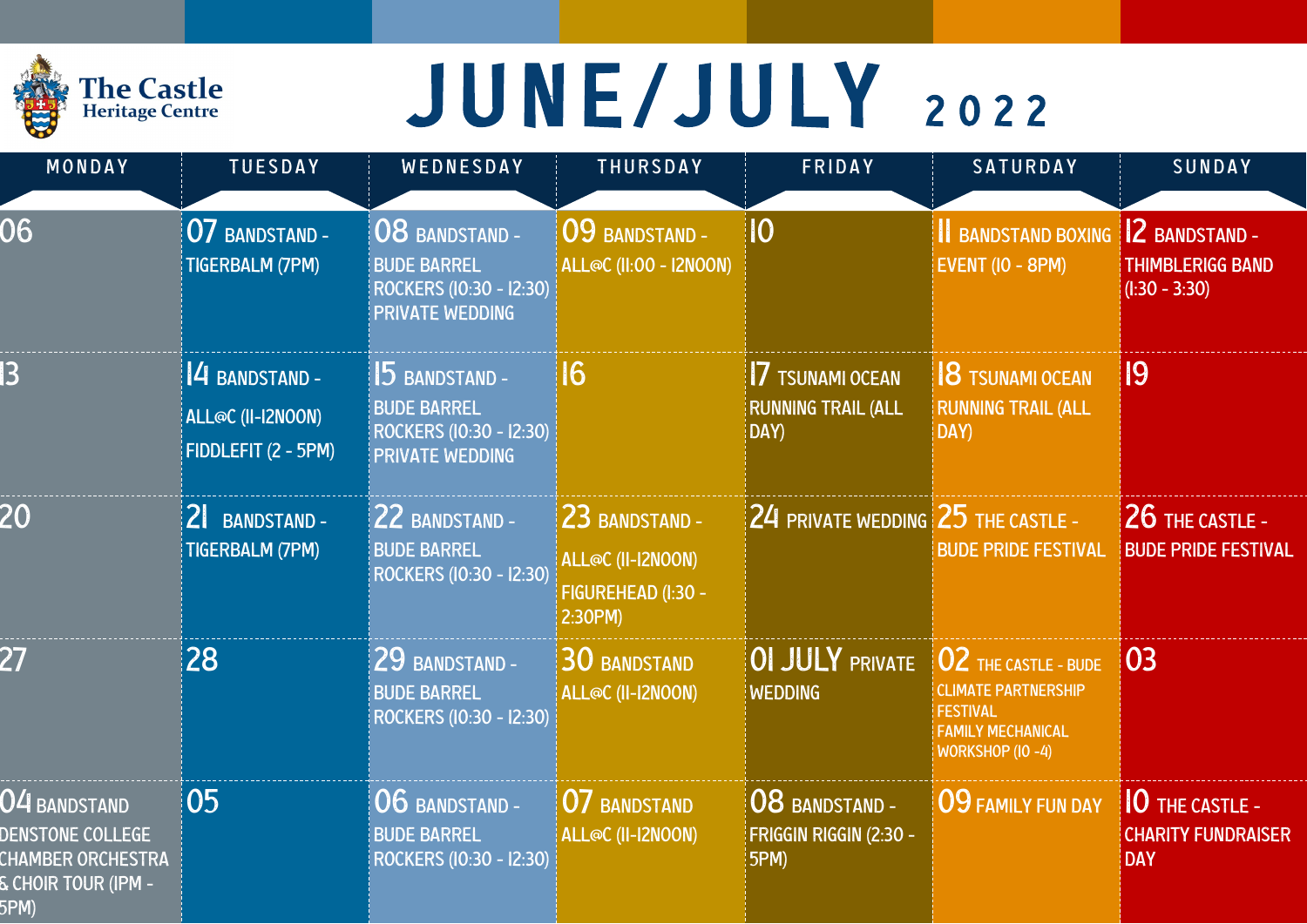#### **The Castle**<br>Heritage Centre

## JULY/AUGUST 2022

| MONDAY                                                         | <b>TUESDAY</b>                                                          | WEDNESDAY                                                                                                                        | THURSDAY                                                                   | FRIDAY                                                                                        | <b>SATURDAY</b>                                                                                                  | <b>SUNDAY</b>                                                                                                            |
|----------------------------------------------------------------|-------------------------------------------------------------------------|----------------------------------------------------------------------------------------------------------------------------------|----------------------------------------------------------------------------|-----------------------------------------------------------------------------------------------|------------------------------------------------------------------------------------------------------------------|--------------------------------------------------------------------------------------------------------------------------|
|                                                                | 2 BANDSTAND<br>ALL@C (II-I2NOON)                                        | 3 BANDSTAND -<br><b>BUDE BARREL</b><br>ROCKERS (10:30 - 12:30)                                                                   | 4                                                                          | 5                                                                                             | <b>6 THE CASTLE &amp; THE</b><br><b>PARKHOUSE -</b><br><b>HERITAGE FESTIVAL</b>                                  | <b>7</b> THE CASTLE & THE<br><b>PARKHOUSE -</b><br><b>HERITAGE FESTIVAL (II</b><br>$-4$                                  |
| 8                                                              | 19                                                                      | 20 BANDSTAND -<br><b>BUDE BARREL</b><br>ROCKERS (10:30 - 12:30)                                                                  | <b>2 BANDSTAND -</b><br>ALL@C (II-I2NOON)<br>FIGUREHEAD (I:30 -<br>2:30PM) | 22 BANDSTAND -<br>FRIGGIN RIGGIN (2:30 - 5PM)<br><b>BANDSTAND -</b><br><b>TIGERBALM (7PM)</b> | 23                                                                                                               | 24 BANDSTAND -<br><b>BUDE METRIC BRASS</b><br>$(2:30 - 4:30PM)$                                                          |
| 25                                                             | 26 BANDSTAND -<br>FIDDLEFIT (2 - 5PM)                                   | 27 BANDSTAND -<br><b>BUDE BARREL</b><br>ROCKERS (10:30 - 12:30)                                                                  | 28 BANDSTAND<br>ALL@C (II-I2NOON)                                          | 29                                                                                            | <b>30 BANDSTAND MORE</b><br><b>HARMONY LADIES BARBER-</b><br>SHOP (IPM - 2PM)<br><b>NAP JAMMERS (7PM - IOPM)</b> | <b>3</b> BANDSTAND -<br><b>JERRY ALLEGUEN &amp;</b><br>FRIENDS (IO - I2NOON)<br>A BIT O LUCK (2 - 4PM)                   |
| <b>OI AUGUST</b><br><b>BANDSTAND -</b><br>TIGERBALM (7PM)      | <b>02 BLANCHMINSTER</b><br><b>ANTIQUES EVALUATION</b><br><b>SESSION</b> | 03 BANDSTAND -<br><b>BUDE BARREL</b><br>ROCKERS (10:30 - 12:30)                                                                  | 04 BANDSTAND<br>ALL@C (II-I2NOON)                                          | 05 BANDSTAND -<br>FRIGGIN RIGGIN (2:30 -<br>5PM)                                              | 06                                                                                                               | <b>07 BANDSTAND -</b><br><b>JERRY ALLEGUEN &amp;</b><br>FRIENDS (II - IPM)<br>DEVIL RAIN (2:30-5PM)                      |
| <u>08 CASTLE LAWN - </u><br><b>HARITY FETE</b><br>:00-10:00PM) | 09 BANDSTAND<br>ALL@C (II-I2NOON)                                       | <b>O</b> BANDSTAND - BUDE<br><b>BARREL ROCKERS (IO:30 -</b><br>12:30)<br><b>CASTLE LAWN - FLOTSAM</b><br>CIRCUS SKILLS (IO -5PM) | <b>I</b> PRIVATE WEDDING                                                   | 2                                                                                             | <b>3 BANDSTAND MORE</b><br><b>HARMONY LADIES</b><br><b>BARBERSHOP (IPM -</b><br>2PM)                             | 4 BANDSTAND -<br><b>JERRY ALLEGUEN &amp;</b><br><b>FRIENDS (II - IPM)</b><br><b>BUDE METRIC BRASS</b><br>$(2:30 - 4:30)$ |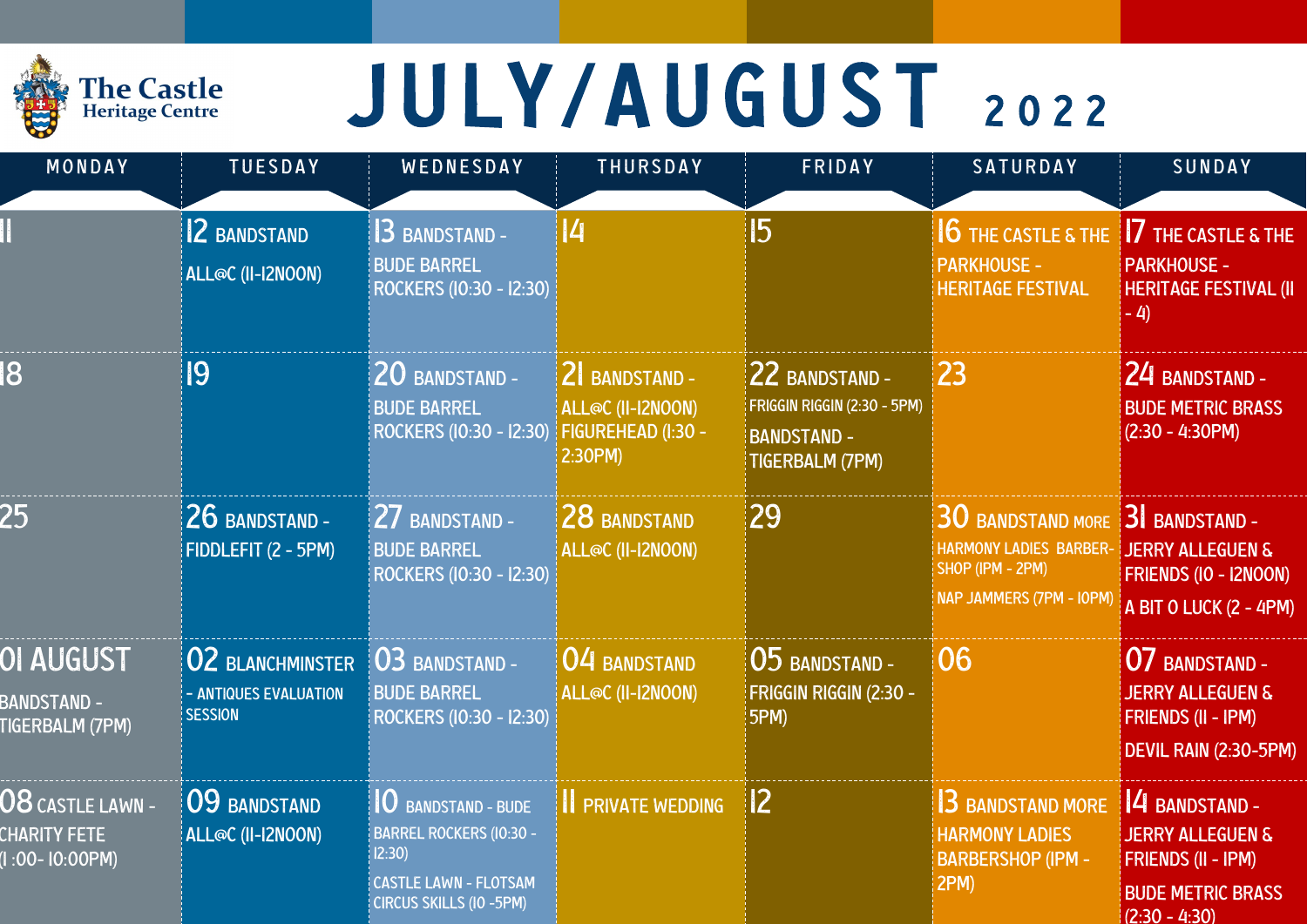### **The Castle**<br>Heritage Centre

# AUGUST/SEPT 2022

| MONDAY                                                        | <b>TUESDAY</b>                                        | WEDNESDAY                                                                                                                 | <b>THURSDAY</b>                                               | FRIDAY                                                             | <b>SATURDAY</b>                                                    | SUNDAY                                                                                                           |
|---------------------------------------------------------------|-------------------------------------------------------|---------------------------------------------------------------------------------------------------------------------------|---------------------------------------------------------------|--------------------------------------------------------------------|--------------------------------------------------------------------|------------------------------------------------------------------------------------------------------------------|
| 15                                                            | <b>6 BANDSTAND -</b><br><b>FIDDLEFIT (2:00 - 5PM)</b> | <b>7 BANDSTAND -</b><br><b>BUDE BARREL</b><br>ROCKERS (10:30 - 12:30)<br><b>PRVATE WEDDING</b>                            | <b>8 BANDSTAND</b><br>ALL@C (II-I2NOON)                       | 9 BANDSTAND -<br>FRIGGIN RIGGIN (2:30 -<br>5PM)                    | 20 BUDE CARNIVAL                                                   | 2 CASTLE LAWN -<br><b>BUDE SUMMER FOOD</b><br><b>FESTIVAL (9 - 5:30PM)</b>                                       |
| $22$ bandstand -<br>-IGUREHEAD (I:30 -<br>2:30PM)             | 23                                                    | 24 BANDSTAND - BUDE<br><b>BARREL ROCKERS (IO:30 -</b><br>12:30<br><b>CASTLE LAWN - FLOTSAM</b><br>CIRCUS SKILLS (IO -5PM) | 25 BANDSTAND -<br>ALL@C (II-I2NOON)<br><b>TIGERBALM (7PM)</b> | 26 CASTLE LAWN -<br><b>RNLI LIFEBOAT</b><br><b>CHARITY WEEKEND</b> | 27 CASTLE LAWN -<br><b>RNLI LIFEBOAT</b><br><b>CHARITY WEEKEND</b> | 28 CASTLE LAWN -<br><b>RNLI LIFEBOAT</b><br><b>CHARITY WEEKEND</b>                                               |
| $29$ castle lawn -<br>RNLI LIFEBOAT<br><b>CHARITY WEEKEND</b> | 30                                                    | 3 BANDSTAND -<br><b>BUDE BARREL</b><br>ROCKERS (10:30 - 12:30)                                                            | <b>OI SEPT</b><br><b>BANDSTAND</b><br>ALL@C (II-I2NOON)       | <b>02 PRIVATE WEDDING 03</b>                                       |                                                                    | 04 BANDSTAND -<br><b>JERRY ALLEGUEN (IOAM</b><br>A BIT O LUCK (2 - 4PM)<br><b>BANDSTAND - TIGERBALM</b><br>(7PM) |
| 05                                                            | <b>06 BANDSTAND</b><br>ALL@C (II-I2NOON)              | 07 BANDSTAND -<br><b>BUDE BARREL</b><br>ROCKERS (10:30 - 12:30)                                                           | 08                                                            | 09 PRIVATE<br><b>WEDDING</b>                                       | <b>O PRIVATE WEDDING</b>                                           | <b>II BANDSTAND - THIM-</b><br><b>BLERIG BAND (I:30 -</b><br>4:30                                                |
| <b>2</b>                                                      | 3                                                     | 4 BANDSTAND -<br><b>BUDE BARREL</b><br>ROCKERS (10:30 - 12:30)                                                            | 5 BANDSTAND<br>ALL@C (II-I2NOON)                              | 6 BANDSTAND -<br>FRIGGIN RIGGIN (2:30 -<br>5PM)                    | <b>7 PRIVATE WEDDING</b>                                           | <b>8</b> BANDSTAND -<br><b>JERRY ALLEGUEN &amp;</b><br><b>FRIENDS (I - 5PM)</b>                                  |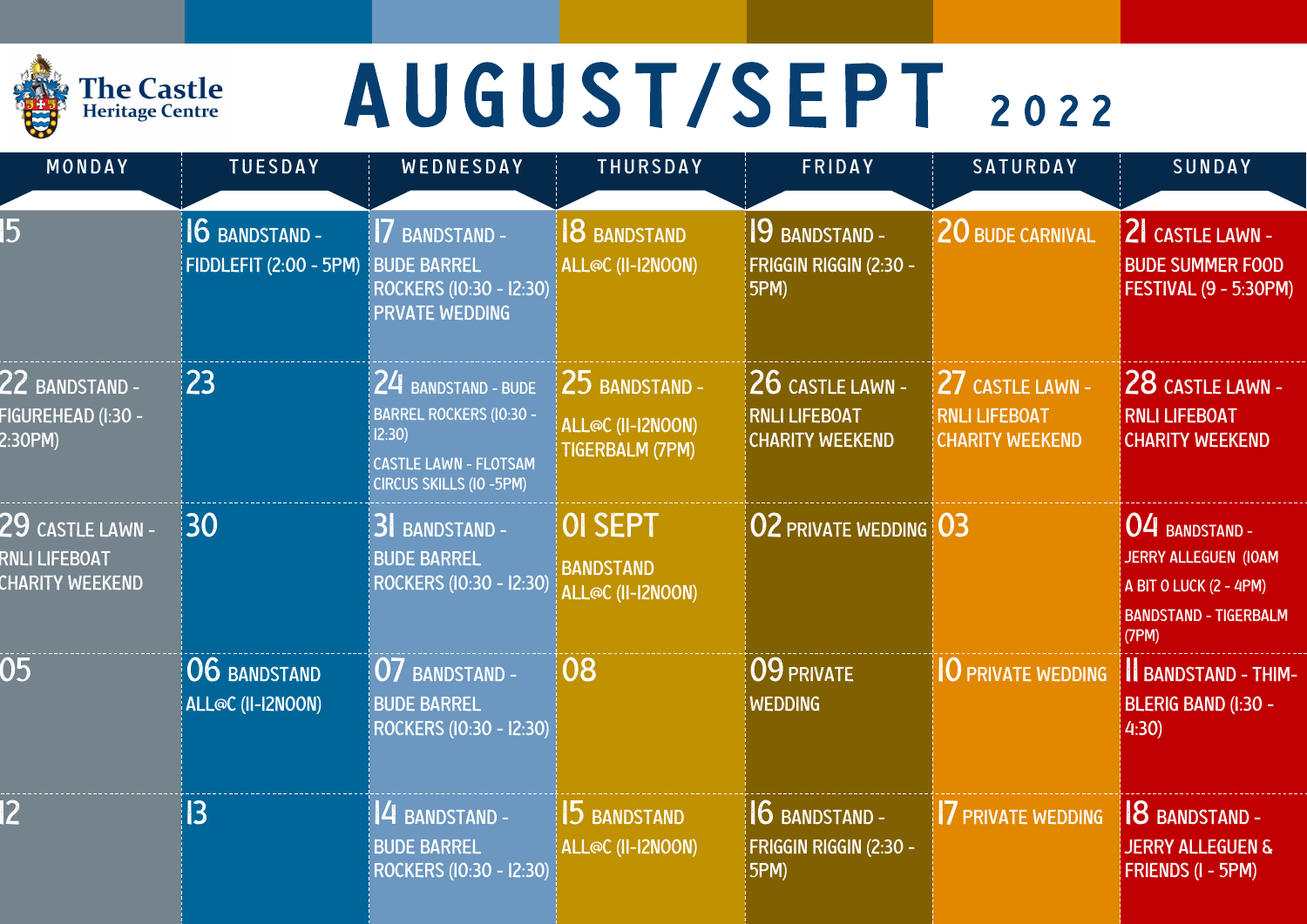### The Castle<br>Heritage Centre

## SEPT/OCT 2022

| MONDAY      | <b>TUESDAY</b>                                                   | WEDNESDAY                                                                                                        | THURSDAY                                 | FRIDAY                | SATURDAY                                              | SUNDAY                                                                    |
|-------------|------------------------------------------------------------------|------------------------------------------------------------------------------------------------------------------|------------------------------------------|-----------------------|-------------------------------------------------------|---------------------------------------------------------------------------|
| 19          | 20 BLANCHMINSTER<br><b>ANTIQUES EVALUATION</b><br><b>SESSION</b> | 2 BANDSTAND -<br><b>BUDE BARREL</b><br>ROCKERS (10:30 - 12:30)                                                   | 22 BANDSTAND -<br><b>TIGERBALM (7PM)</b> | 23 PRIVATE WEDDING 24 |                                                       | 25                                                                        |
| 26          | 27                                                               | 28 BANDSTAND -<br><b>BUDE BARREL</b><br>ROCKERS (10:30 - 12:30)                                                  | 29                                       | 30                    | OI OCT                                                | 02                                                                        |
| 03          | 04                                                               | 05 BANDSTAND -<br><b>BUDE BARREL</b><br>ROCKERS (10:30 - 12:30)                                                  | 06                                       | 07                    | <b>08 S.C.A.R.E.Y SOUTH</b><br><b>WEST CONFERENCE</b> | 09 BANDSTAND -<br><b>JERRY ALLEGUEN &amp;</b><br><b>FRIENDS (I - 5PM)</b> |
| $ 0\rangle$ |                                                                  | 2 BANDSTAND -<br><b>BUDE BARREL</b><br>ROCKERS (10:30 - 12:30)                                                   | $\overline{3}$                           | 4                     | 15                                                    | 16                                                                        |
| 7           | 18                                                               | 19 BANDSTAND -<br><b>BUDE BARREL</b><br>ROCKERS (10:30 - 12:30)<br><b>BANDSTAND -</b><br><b>TIGFRBAI M (7PM)</b> | 20                                       | 21                    | 22                                                    | 23                                                                        |